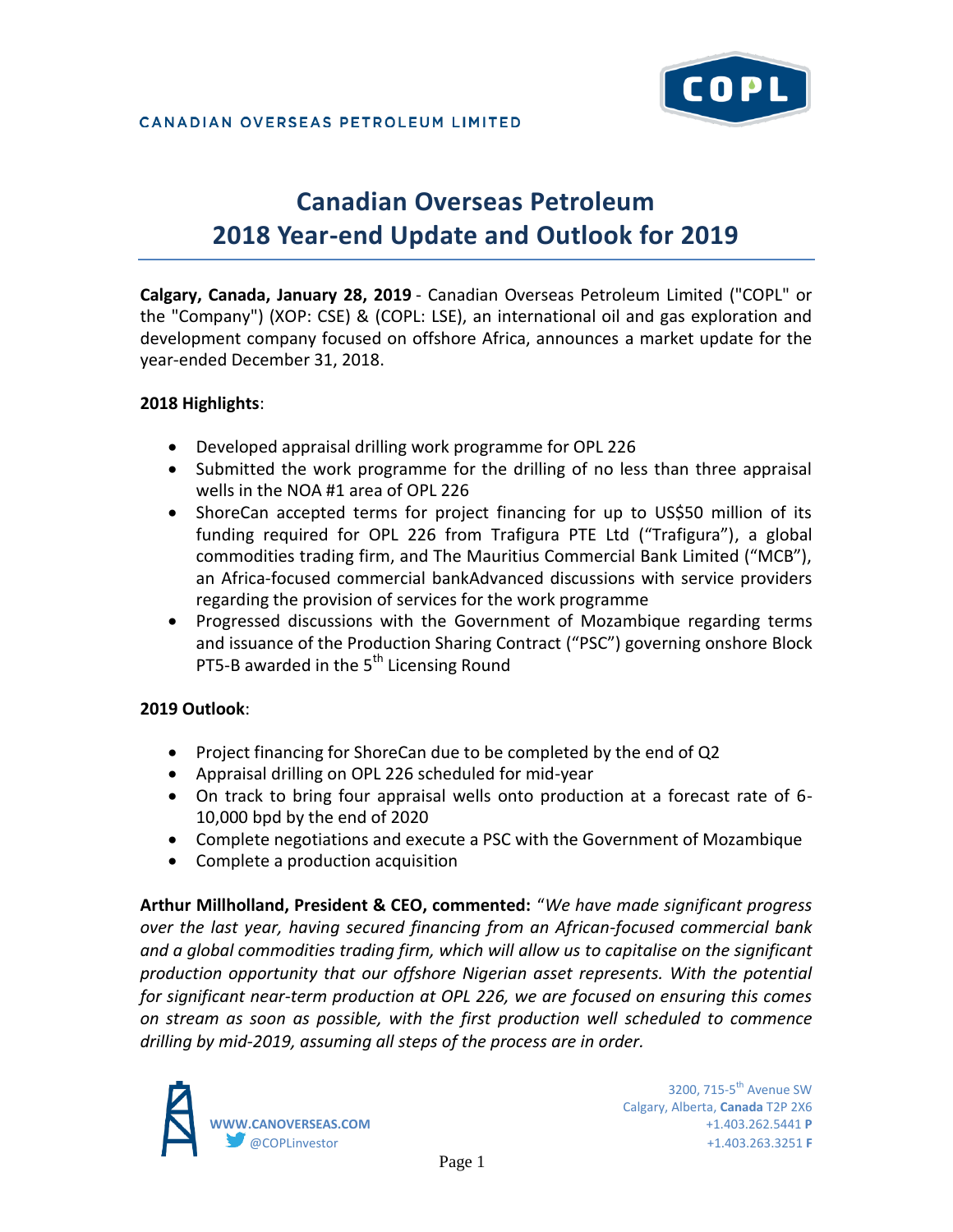*"Having achieved certain milestones in 2018, and given the level of interest we've received in OPL 226, we enter 2019 with renewed optimism".*

### **Financing**

In July 2018, COPL's 50%-owned joint venture company Shoreline Canadian Overseas Petroleum Development Corporation ("ShoreCan") received and agreed to a project financing and offtake agreement term sheet, providing for a minimum of US\$30 million to a maximum of US\$50 million Senior Secured Facility, for investment by ShoreCan into its 80%-owned affiliate Essar Exploration and Production Ltd (Nigeria) ("Essar Nigeria") from The Mauritius Commercial Bank Ltd and Trafigura PTE Ltd. The Facility provides funding for all production-related expenditures following the drilling and testing of the initial production well to be drilled by Essar Nigeria on its 100%-contracted interest in OPL 226. The funding is subject to a number of conditions including an equity contribution by ShoreCan of a minimum of US\$20 million and the arrangement of an additional US\$100 million of project financing and the provision of services by ShoreCan for the work programme.

The Company continues to work towards advancing ShoreCan's financing activities together with its joint venture partner Shoreline Energy and its investment bankers. As such ShoreCan has entered into discussions with three large oil service providers, with activities in West Coast Africa. The providers are not only offering the provision of services, but also financing. This level of interest reaffirms COPL's long-term view that OPL 226 is an attractive opportunity with significant upside potential.

### **Early Production Scheme in 2019**

COPL expects to drill the first appraisal well at OPL 226 by mid-2019 and place it in production through an Extended Well Test ("EWT") utilising an Early Production System ("EPS"). This will be followed by the drilling of up to three additional similar wells on the prolific NOA Structure – all set to come onstream by the end of 2020. This phase of the project would precede a full field development, after OML conversion offering significantly higher production levels.

### **Executive Summary of OPL 226**

The offshore Nigerian Block OPL 226 has an area of 1,530 square kilometres and is situated approximately 50 kilometres from the Nigerian coast in water depths of 40 to 180 metres. OPL 226 surrounds OML 83 which contains the Anyala oil and gas field that was discovered by Texaco's Anyala-1 well in April 1972.

Historically, only five wells have been drilled in OPL 226, including the Oyoma-1 and Dubagbene-1 oil and gas wells having 36.2m of net oil and gas pay and 8.2m net oil pay

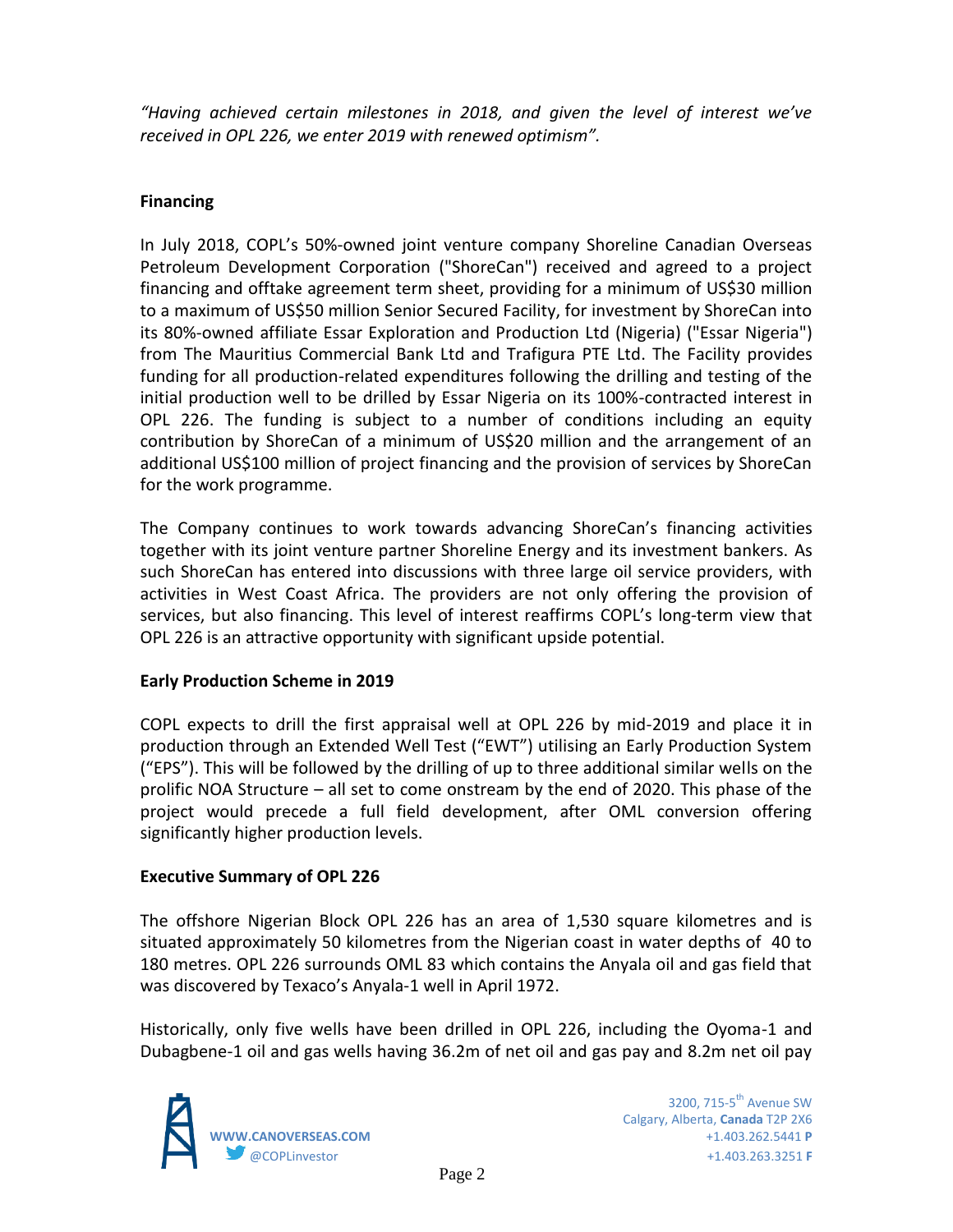respectively, that were both drilled in 1972 only a few months after Texaco discovered the Anyala anticline. The Nduri-1 well was drilled in 1973 and encountered 9.0m of net gas pay and the HJ South-1 well (1988) intersected 8.5m of net gas pay. The fifth well drilled was the Noa-1 discovery well that was drilled in 2001 by Solgas. All wells drilled in the block encountered hydrocarbons. All wells drilled before 2001 were spotted on 2D seismic lines.

A Production Sharing Contract ("PSC") for OPL 226 Licence was awarded to Essar Exploration and Production Limited (Nigeria) ("EEPLN") in 2010 after paying a signature bonus of US\$37 million. The Exploration Period of this license of 5 years was divided into Phase I (3 years) and Phase II (2 years). Phase I of the Exploration Period required the acquisition of 500 km<sup>2</sup> of new 3D seismic survey and the drilling of 1 well. Additionally, Phase II of the Exploration Period requires the drilling of 2 wells and the acquisition of another 500 km<sup>2</sup> 3D seismic survey. EEPLN completed the acquisition of a new 568 km<sup>2</sup> 3D seismic survey in 2012 of the first exploration phase. ShoreCan has completed an extensive "state of the art" seismic inversion and interpretation project incorporating rigorous rock physics analysis of the Essar Nigeria long offset 3D seismic survey shot in 2012 that has led to the following aggressive drilling plan.

The proposed drilling plan for OPL 226 comprises a 3 to 4 well program to appraise the Noa East lobe; as well as the Noa West lobe that contains Noa-1 discovery well drilled in 2001. The plan assumes the wells will undergo an EWT program utilizing an EPS. The purpose of this program is to provide extensive reservoir performance data to aid in the formulation of a full Field Development Plan ("FDP") as part of an application for OML conversion.

The development scheme is based upon one horizontal production well and three deviated production wells, with a spare well slot contingent upon reservoir performance. At this time, the Company is exploring facility options. Discussions are taking place with several offshore service providers to provide project financing and accompanying services for the project. The first phase of the field appraisal will include three to four production wells, with each well designed for production rates of 6,000- 10,000 bbl./d.

The initial extended well testing will provide cash flow to the Company and necessary reservoir and flow assurance information to support drilling further appraisal wells for the purposes of constructing a larger, more comprehensive Field Development Plan under an OML conversion application. This initial appraisal proposal only concentrates on the area around the known discovery well, Noa-1. A potential next phase appraisal/development plan could include the drilling of a total of up to 28 additional producing wells, 3 gas injection wells and 5 water injection wells along with more robust surface and sub-surface facilities.

Should the initial appraisal wells prove successful, the Company has put together a speculative picture of what a next phase might look like in the Noa complex. It has been

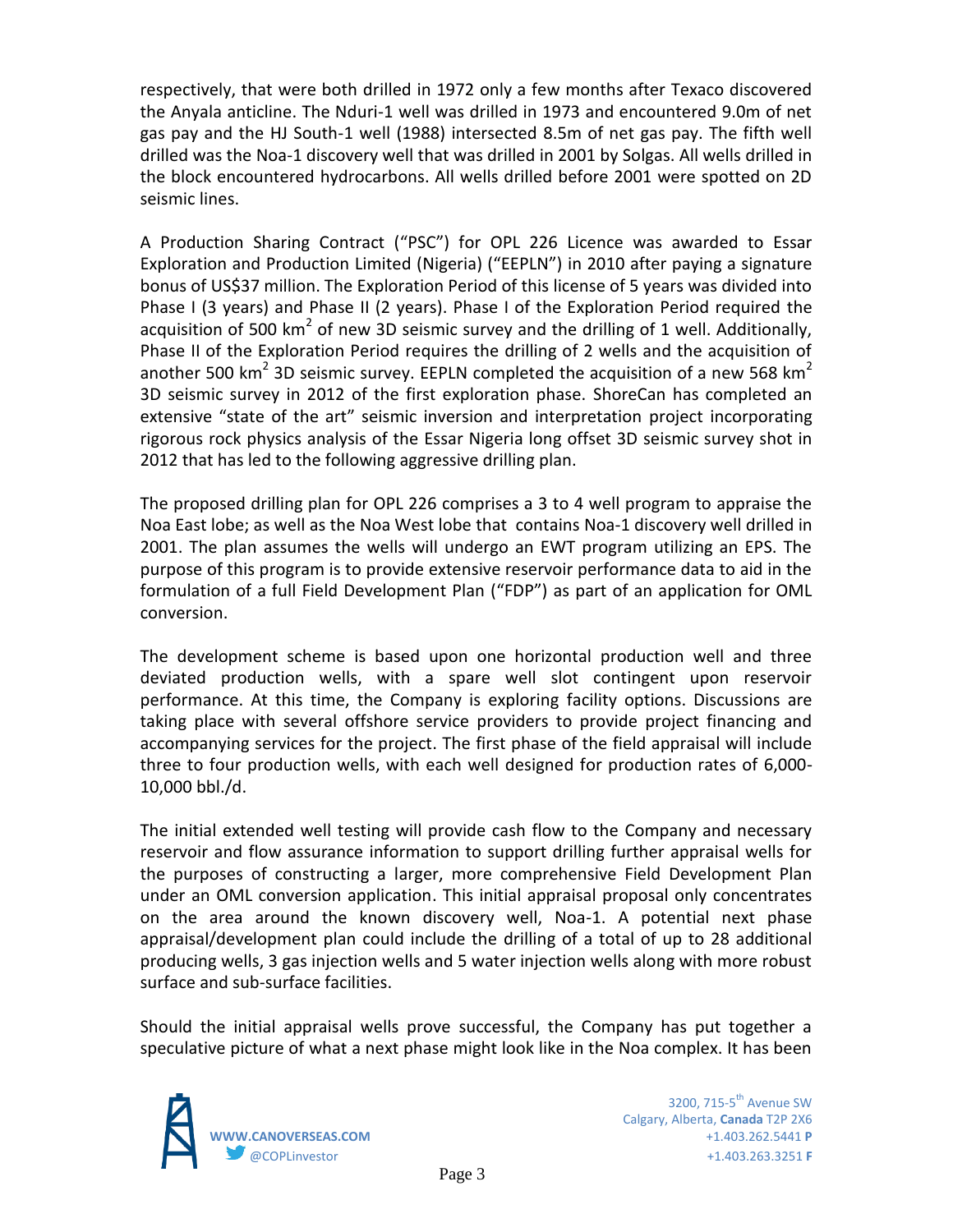assumed that additional development of Noa East along with development of the Noa North and Noa Northeast mapped accumulations would be the most appropriate to follow on after the first phase.

Beyond follow-up exploitation of Noa East, North, and Northeast, there is considerable additional hydrocarbon exploration potential identified within Block OPL 226 and the surrounding area, and this may be considered as future satellite development potential for the Noa facilities. The development of Noa will provide the crucial subsea infrastructure hub necessary to facilitate further commercial development of the area.

### **Mozambique**

The Company is progressing discussions with the Government of Mozambique regarding the terms of the production sharing contract governing onshore Block PT5-B (awarded to its bidding consortium in the  $5<sup>th</sup>$  Licensing Round). The Block is located on the Mozambique coastal plain, 750km north of the capital of Maputo. It is 4,356 sq. km in size and surrounds the north, west and south west margins of the Pande Gas Field, half of the Pande-Temane Gas field complex which has reported gas reserves of 2.6 TCF and production in 2016 of 475 mmcf per day. The gas is primarily exported by pipeline to South Africa. In February 2017, Sasol, the operator of the Pande-Temane gas complex, announced a light oil discovery and the construction of a crude oil and LPG processing facility in an adjacent area to the east called Inhassoro. The Company believes Block PT5-B is prospective for light oil and gas in the productive zones at Pande, Temane and Inhassoro as well as deeper horizons. The Company believes Block PT5-B offers potential for additional gas and light oil resources based on its review of the historic 2D seismic data base.

## **For further information, please contact:**

### **Mr. Arthur Millholland, President & CEO**

Canadian Overseas Petroleum Limited Tel: + 1 (403) 262 5441

### **Cathy Hume**

CHF Investor Relations Tel: +1 (416) 868 1079 ext. 231 Email: cathy@chfir.com

### **Harriet Jackson/Charles Goodwin**

Yellow Jersey PR Limited Tel: +44 (0) 75 4427 5882 Email: copl@yellowjerseypr.com



Calgary, Alberta, **Canada** T2P 2X6 **WWW.CANOVERSEAS.COM** +1.403.262.5441 **P** @COPLinvestor +1.403.263.3251 **F**